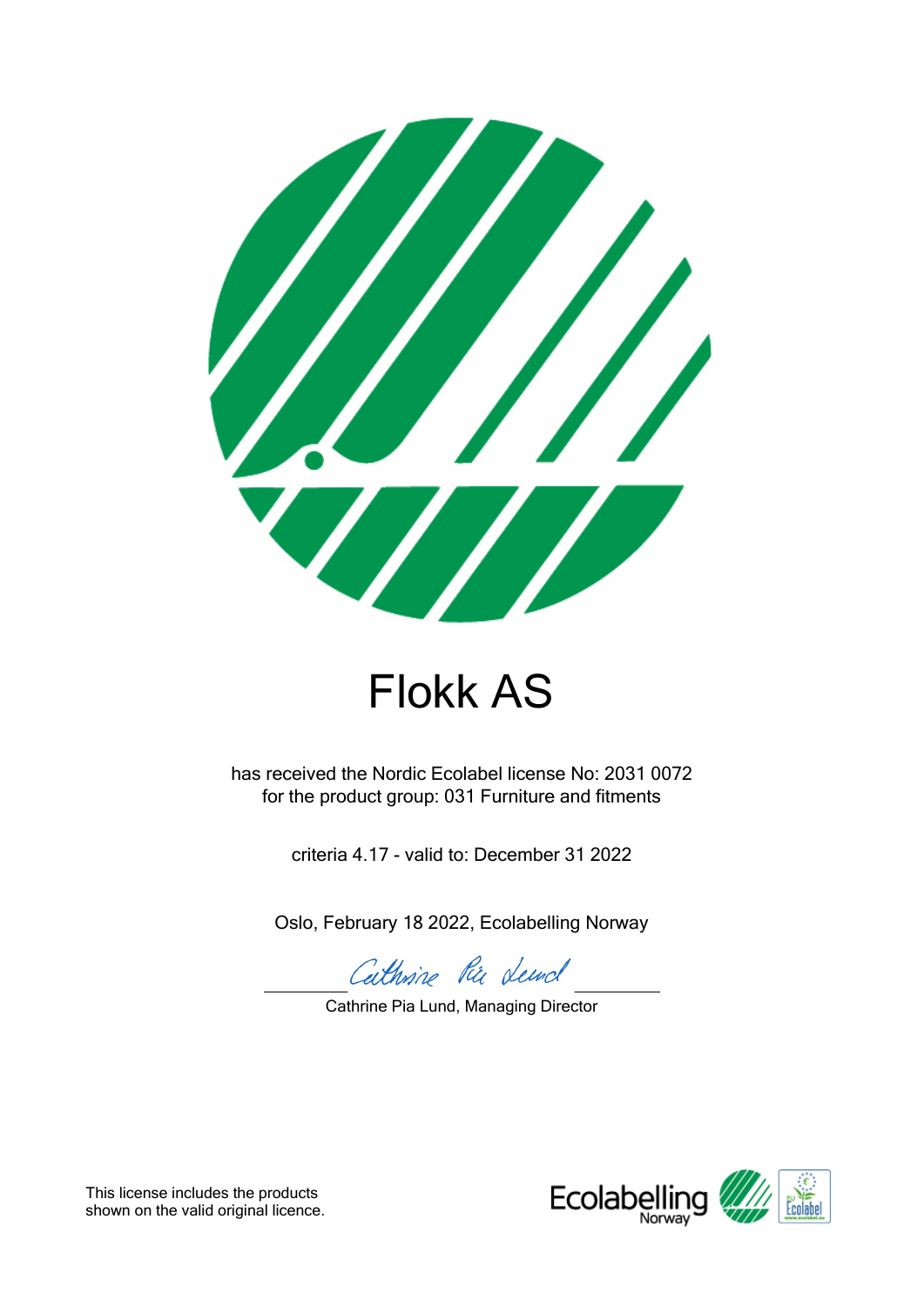# **Nordic Swan Ecolabel Licence**

Issued by: **Stiftelsen Miljømerking i Norge Henrik Ibsens gate 20 NO-0255 Oslo, Norge**



#### **Details of licencee**

| <b>Company name and address:</b> |                                                         | <b>Organisation number:</b> |                                    | 928902749       |  |
|----------------------------------|---------------------------------------------------------|-----------------------------|------------------------------------|-----------------|--|
| Flokk AS                         |                                                         |                             | <b>Phone:</b> (incl. country code) | +47 22 59 59 00 |  |
| Postboks 5055 - Majorstuen       |                                                         | EAN:                        |                                    |                 |  |
| NO-0301 OSLO                     |                                                         |                             |                                    |                 |  |
| Contact:                         |                                                         |                             | Manufacturer<br>X                  |                 |  |
| Atle Thiis-Messel                |                                                         | Reseller/importer           |                                    |                 |  |
| <b>Manufacturer:</b>             | Flokk AB                                                |                             |                                    |                 |  |
|                                  | Place of manufacture: Box 294, SE-571 23 Nässjö, SWEDEN |                             |                                    |                 |  |

#### **Licence details**

| Licence number: Licence version:<br>2031 0072             | 4.11 | Valid thru:<br>December 31, 2022                |
|-----------------------------------------------------------|------|-------------------------------------------------|
| <b>Criteria document:</b><br>031 Furniture and fitments 4 |      | Validity:<br>March 17, 2011 - December 31, 2022 |
|                                                           |      |                                                 |

**Comments:**

#### **Ecolabelled products:**

**Designation and specification of the product by country:**

| <b>Norway</b>  | see appendix | Iceland                                | see appendix |
|----------------|--------------|----------------------------------------|--------------|
| Finland        | see appendix | Sweden                                 | see appendix |
| <b>Denmark</b> | see appendix | <b>Outside the Nordic</b> see appendix |              |

#### **This licence is pan-Nordic and is valid in all Nordic countries.**

The ecolabelling organisation hereby grants the above licencee the right to use the Nordic Ecolabel in accordance with the terms of the licence on or in conjunction with products that conform to the provisions of the relevant ecolabelling criteria or in conjunction with the marketing of products. The use of the ecolabel in other Nordic countries is included by this licence without separate registration. The turnover of the specified products shall once a year, on request, be reported to the ecolabelling organisation by 1 April at the latest. Turnover shall be broken down by Nordic country.

The ecolabelling organisation undertakes to inform licencees if any amendment is made to the criteria document.

The licence will be revoked with immediate effect if the "Regulations for Nordic Ecolabelling of products" or the ecolabelling criteria for the product group are disregarded. If the licencee causes the ecolabelling organisation direct or indirect costs as a result of this or if damage is caused by a product manufactured/sold by the licencee, the licencee shall indemnify the ecolabelling organisation in full. The ecolabelling licence is valid up to the specified date unless written notice of cancellation is issued by the licencee or the ecolabelling organisation at least three months in advance. The licence is non-transferable unless an application for transfer is submitted.

Oslo, Norge, February 18, 2022 Stiftelsen Miljømerking i Norge

Cathrine Rie deed

Cathrine Pia Lund Managing Director